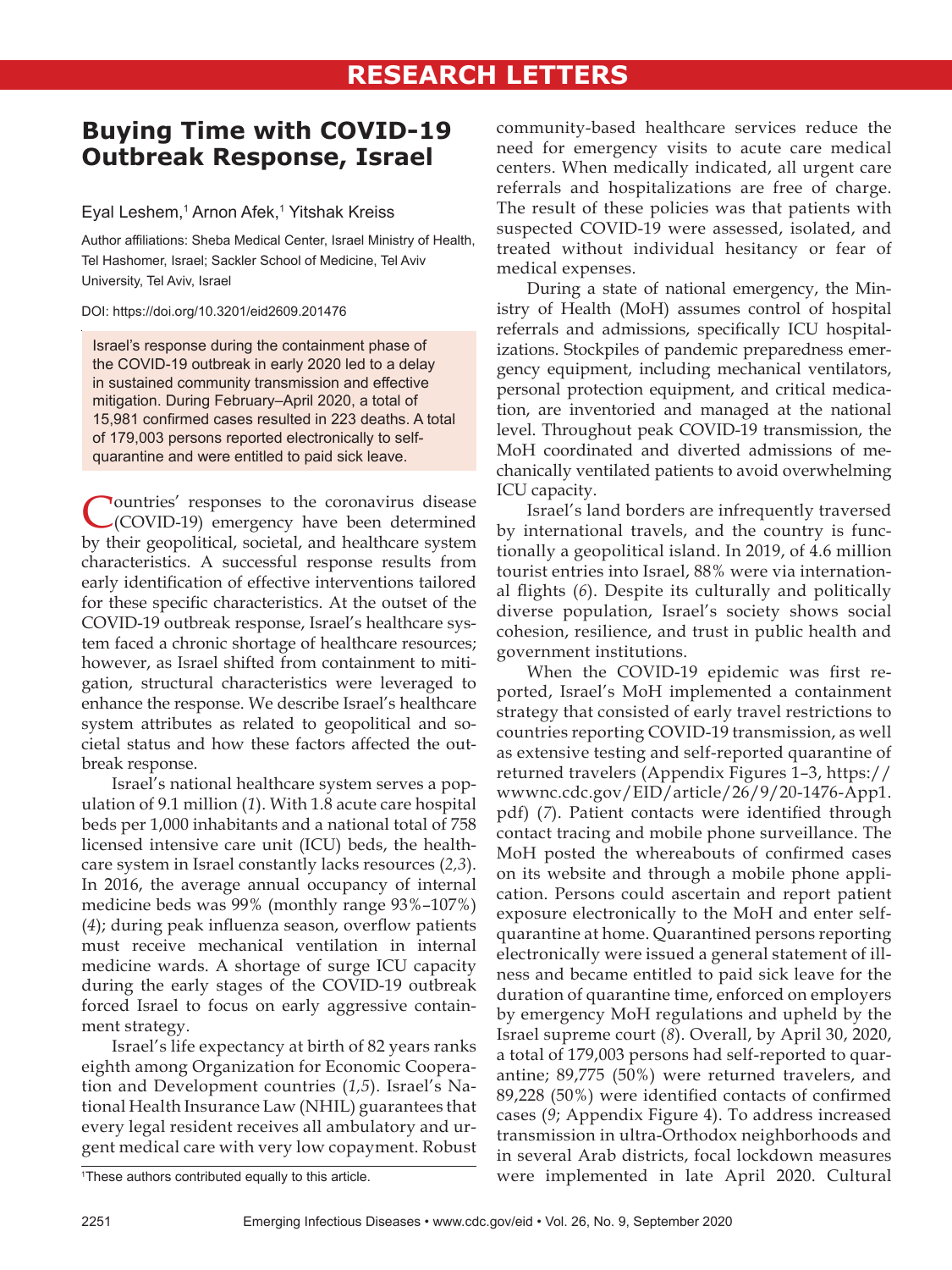### RESEARCH LETTERS

characteristics and communal responsibility led to public adherence to these sometimes onerous requirements and contributed to civil obedience.

Altogether, Israel's containment measures proved successful in creating weeks of delay in peak transmission, more than those for some countries in Europe and cities in the United States (Figure). This delay afforded Israel's healthcare system and the MoH time to implement preparedness measures including medical staff training, emergency department preparation for suspected patient isolation, building isolated COVID-19 units, and shifting resources to compensate for the low number of ICU beds. For example, by April 9, Sheba Medical Center in Tel Hashomer had built 327 isolated COVID-19 ICU hospitalization beds with mechanical ventilation capacity, completely separated from its 71 general (non–COVID-19) ICU beds (*10*).

Moving from containment to mitigation, widescale social distancing measures were implemented (Appendix Table). These measures included school closure, movement and travel restrictions, discontinuation of nonessential work and commerce, and complete national curfew during the holidays of Passover and Independence Day. Local curfews were instituted in neighborhoods and cities with high COVID-19 incidence and in Muslim populations during Ramadan.

Taken together, these containment and mitigation steps may have contributed to the relatively low peak incidence, low mortality rate, and preservation of healthcare system function in Israel (Figure; Appendix Table). On the basis of these experiences to date, we recommend that countries fully leverage their particular geopolitical, social, and healthcare system characteristics as soon as possible in response to crises of such magnitude.



cases and key public health interventions by date of implementation, Israel, February–April, 2020: A) daily numbers; B) cumulative totals.